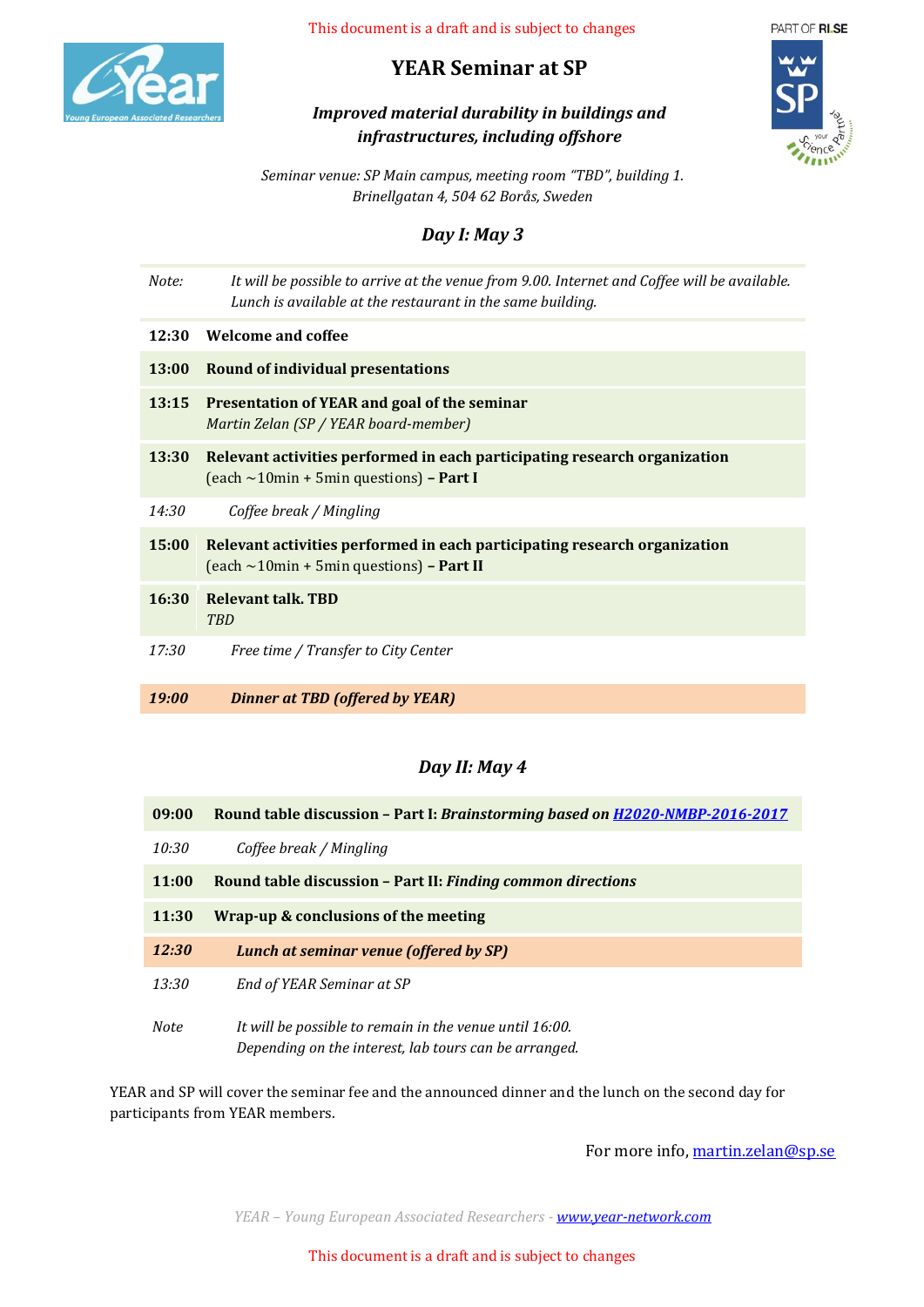

**YEAR Seminar at SP**

PART OF RISE

*Improved material durability in buildings and infrastructures, including offshore*

*Seminar venue: SP Main campus, meeting room "TBD", building 1. Brinellgatan 4, 504 62 Borås, Sweden*

### *GENERAL INFORMATION AND APPROACH:*

YEAR, the Young European Associated Researchers Network, is a non-profit organisation gathering young professionals from different Research and Technology Organisations (RTOs) and Industrial Research Bodies (IRBs) across Europe. YEAR aims at supporting the career of young researchers, providing them with opportunities to increase their skills, spread their professional network and live international experiences.

This YEAR Seminar aims to gather young professionals with a specific interest in subjects related to improving material for buildings and infrastructure, including, but not exclusive, offshore applications. The goal is to provide an opportunity to learn more about ongoing and future activities as well as grow the professional network within the field in Europe.

To provide a good start for collaborative discussions, the seminar topic is based on the specific **Two-Stage** H2020-call *[H2020-NMBP-2016-2017](http://ec.europa.eu/research/participants/portal/desktop/en/opportunities/h2020/topics/2393-nmbp-06-2017.html)*. The hope is that the discussions and brainstorming can lead to the initiation of successful consortium.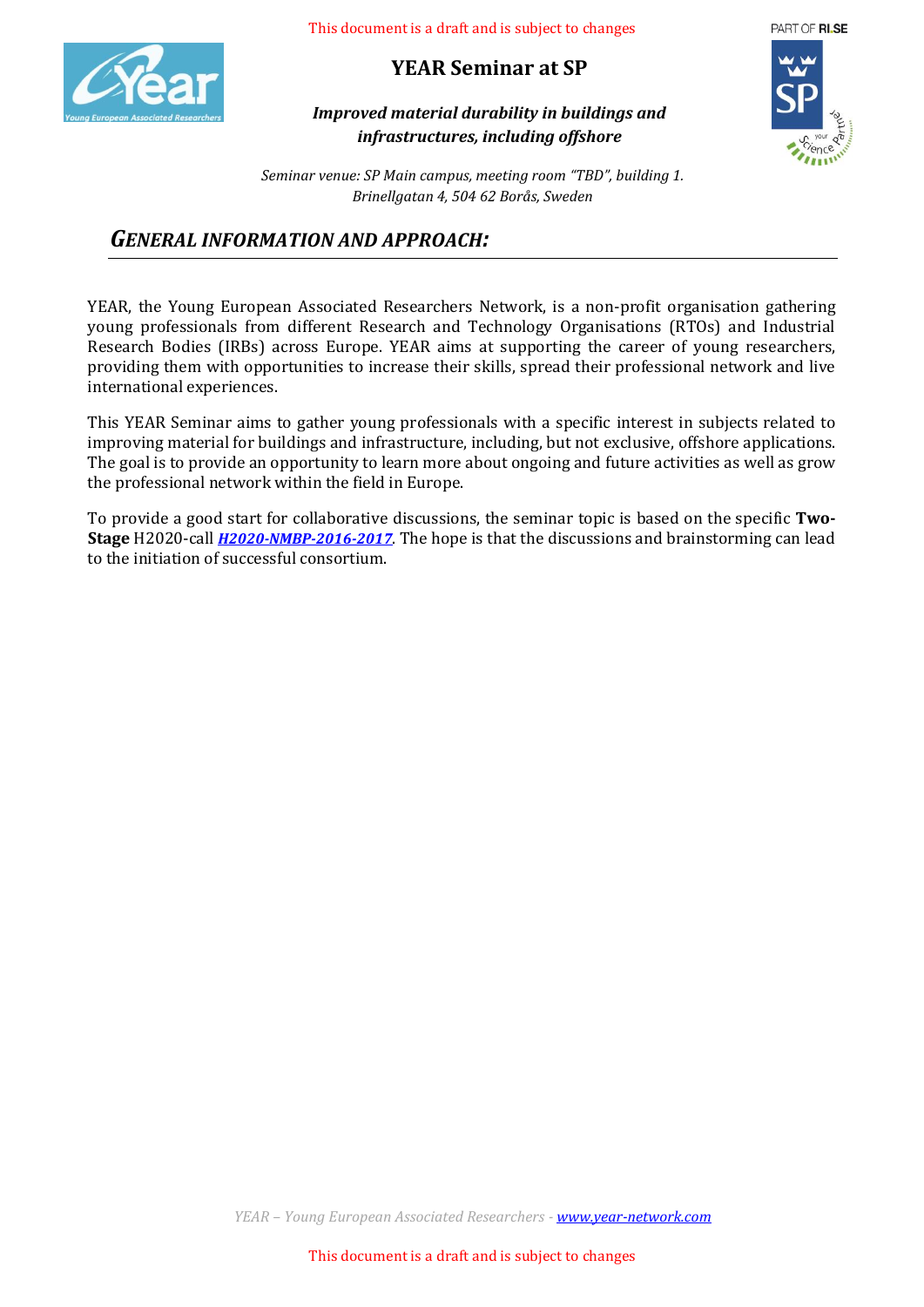

### **YEAR Seminar at SP**

#### *Improved material durability in buildings and infrastructures, including offshore*



*Seminar venue: SP Main campus, meeting room "TBD", building 1. Brinellgatan 4, 504 62 Borås, Sweden*

*FOR DISCUSSION: EU CALL FOR PROJECTS: [NMBP-06-2017](http://ec.europa.eu/research/participants/portal/desktop/en/opportunities/h2020/topics/2393-nmbp-06-2017.html)*

### *Improved material durability in buildings and infrastructures, including offshore (Two-Stage)*

*Planned opening: 2016-05-11 (Stage 1) Deadline: 2016-10-27 17:00 (CET) (Stage 1)*

**Specific Challenge:** Durability is a key criterion for materials in many applications and environments. Longer performing materials can strongly reduce overall life time costs, such as lower usage costs through reduced maintenance and shorter service interruptions. Costs may also be reduced in the production phase (raw materials, energy, transport, formability), in the installation phase, and the materials may be more appropriate for end of life reuse/recycling. Typical applications requiring excellent long term durability and high reliability are buildings, marine applications and infrastructures including off shore.

In many applications, operational durability needs to be better understood, particularly for innovative products which have no demonstrated long term performance. Durability has to be evaluated both theoretically and in real installation conditions (including within challenging environments when relevant) as these may influence final product performance.

**Scope:** Research proposals should address all of the following activities: theoretical understanding (and development of models if appropriate) of the factors which affect durability of materials, including corrosion and ageing phenomena; experimental methods to measure and reliably test durability, non-destructive inspection procedures and monitoring tools; development of new and more durable materials (possibly multifunctional); and "fit for purpose" validation of new materials through life testing in the planned application and environment.

The proposed solutions should go well beyond the state of the art and it should be demonstrated that materials with improved durability also fulfil all other properties necessary for the application proposed.

The following factors should also be all considered: principles of sustainability (the sustainability of each developed solution should be evaluated via life cycle assessment studies carried out according to the International Reference Life Cycle Data System - ILCD Handbook); ease of installation; realistic solutions at a reasonable price and appropriateness for the operational environment; resistance to harsh environments if applicable. When relevant, design considerations (optimal combination of new materials) should also be considered. Recycling/reuse of materials should also be addressed. Standardisation aspects should be considered when relevant. Proof of concept in terms of one (or more) component(s) containing the new materials developed should be delivered within the project, excluding commercially usable prototypes (2006/C323/01), but convincingly demonstrating scalability towards industrial needs. Information guides for applications, installation and any appropriate training on the new solutions should be provided before the end of the project.

*YEAR – Young European Associated Researchers - [www.year-network.com](http://www.year-network.com/)*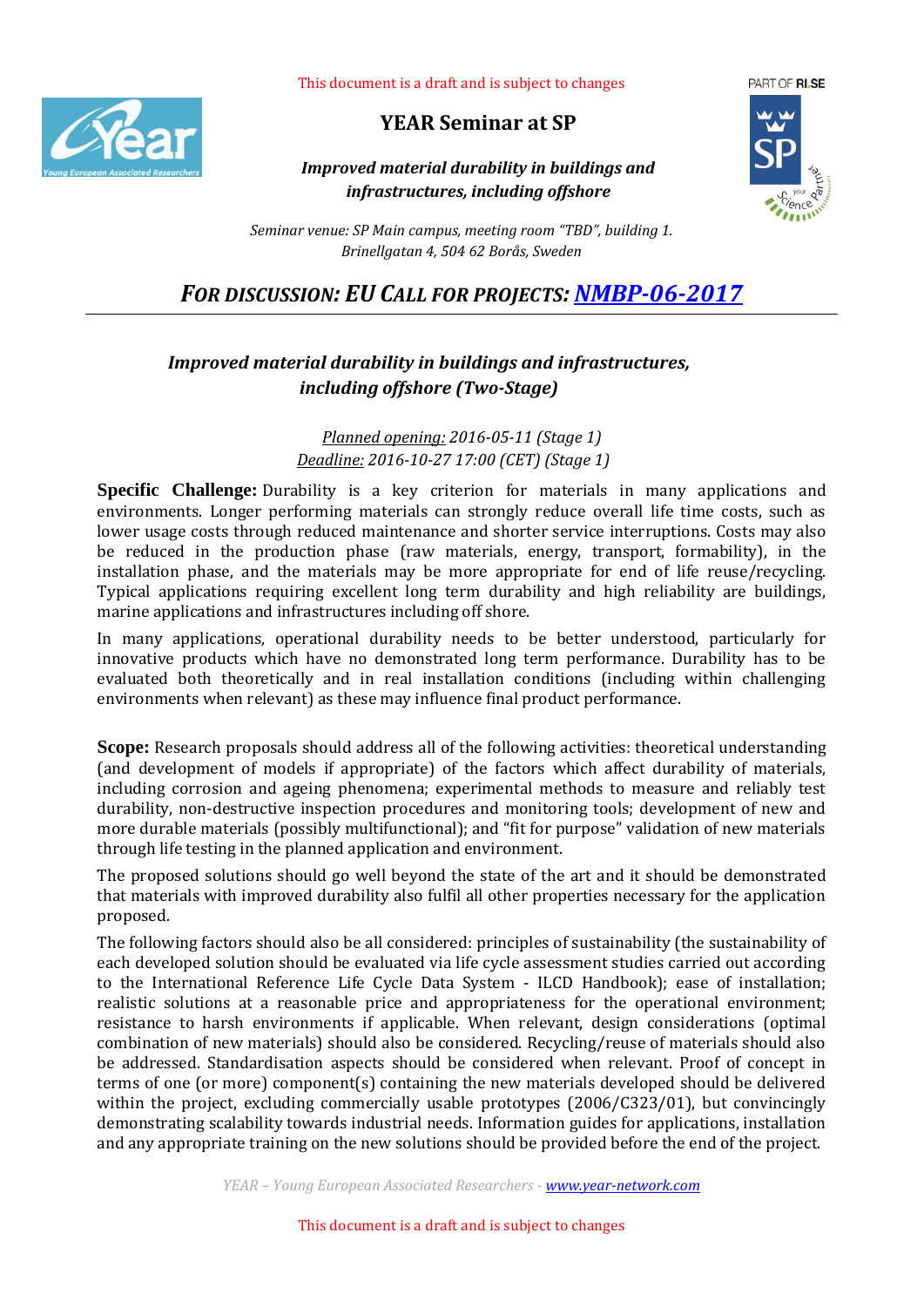

# **YEAR Seminar at SP**

*Improved material durability in buildings and infrastructures, including offshore*



*Seminar venue: SP Main campus, meeting room "TBD", building 1. Brinellgatan 4, 504 62 Borås, Sweden*

#### **The implementation of this topic is intended to start at TRL 4 and target TRL 6.**

*This topic is particularly suitable for the participation of SMEs.*

The Commission considers that proposals requesting a contribution from the EU between EUR 3 and 6 million would allow this specific challenge to be addressed appropriately. Nonetheless, this does not preclude submission and selection of proposals requesting other amounts.

#### **Expected Impact:**

- At least 30% improvement in durability on the most relevant properties for the application;
- At least equivalent level for all other properties;
- At least 30% lower cost:
- Positive LCA balance over the whole life cycle:
- Proposals will have a higher impact if they are relevant to several applications;
- Contribution to strengthening competitiveness of the European industry, including in the field of "green" and/or offshore technologies.

*Proposals should include a business case and exploitation strategy, as outlined in the Introduction to the LEIT part of this Work Programme*.

*From European Commission website,*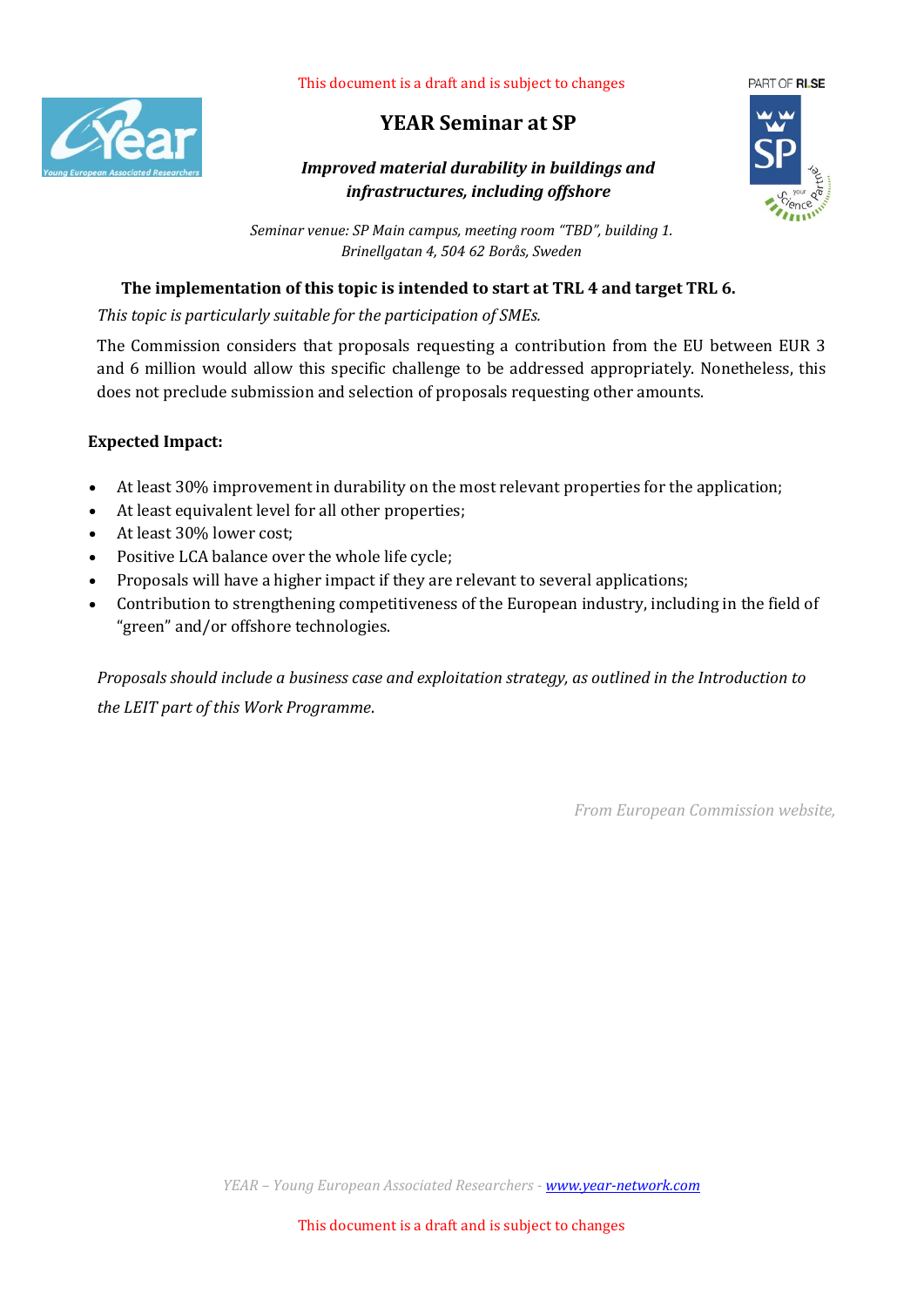

### **YEAR Seminar at SP**

*Improved material durability in buildings and infrastructures, including offshore*



*Seminar venue: SP Main campus, meeting room "TBD", building 1. Brinellgatan 4, 504 62 Borås, Sweden*

### *SEMINAR VENUE AND ACCOMMODATION*

*Seminar venue: SP Main campus, meeting room "TBD", building 1. Brinellgatan 4, 504 62 Borås, Sweden*

The best way to get to and from Landvetter Airport and the venue is by taxi. The trip takes approximately 30 minutes and costs about 60€.



The seminar will take place at SP which is located approximately 3 km from the city center of Borås. Most of the available accommodation is in the city center. The seminar dinner is also expected to take place in the city center. There are several busses that can take you between the seminar venue at SP and the city center if you don't prefer the 35 minute walk.



*YEAR – Young European Associated Researchers - [www.year-network.com](http://www.year-network.com/)*

This document is a draft and is subject to changes